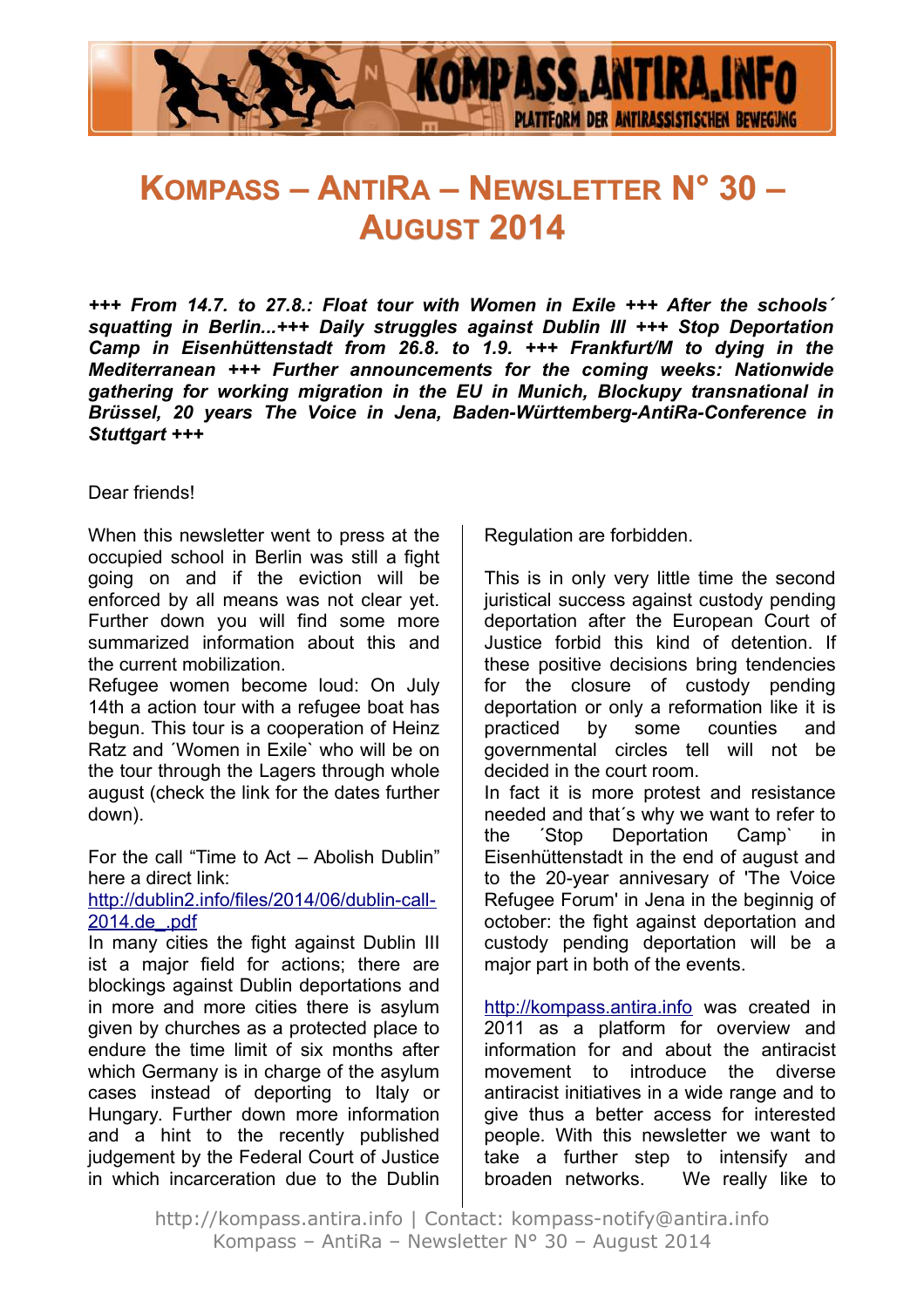

receive announcements and reports of non-regional events and actions.

#### **Something on our own behalf:**

In the last months we could realize to publish this newsletter in three different languages (d, en, fr). We are very happy about this and we ask

everybody to spread the links

All the best, the Kompass Crew Contact: [kompass-notify@antira.inf](mailto:kompass-notify@antira.info)o appropriately.

Still we are looking for people who could work on translations. To keep on publishing this newsletter it is also very necessary to have people who want to contribute in the contents, technique and layout.

## **EVENTS AND ONGOING PROTESTS IN AUGUST:**

#### **From 14.7. to 27.8.: Float tour with Women in Exile & Friends**



Refugee women get loud – Action tour through Germany. The float makes its way, visiting Lagers, making contacts especially with refugee women and at night concerts with Heinz Ratz/Strom und Wasser... Reports and dates beyond the following links: http://www.refugee- women-tour.net

http://www.refugee- womentour.net/termine/ <http://www.fluchtschiff.de/>

#### The school in Berlin - "You can't evict a movement!"

First of all here some links to following actions by refugees and supportes then a brief assessment to the situation in Berlin refering to a coming up gathering throughout Berlin. Occupation of television tower in Berlin by refugees and supporters, July 10th 2014. [http://www.neues-deutschland.de/artikel/938615.fernsehturm-fluechtlinge-kommen-privat](http://www.neues-deutschland.de/artikel/938615.fernsehturm-fluechtlinge-kommen-privat-)unter.html

Article from Taz-newspaper to the action at Checkpoint Charly and then from the declaration:<http://www.taz.de/!142292/>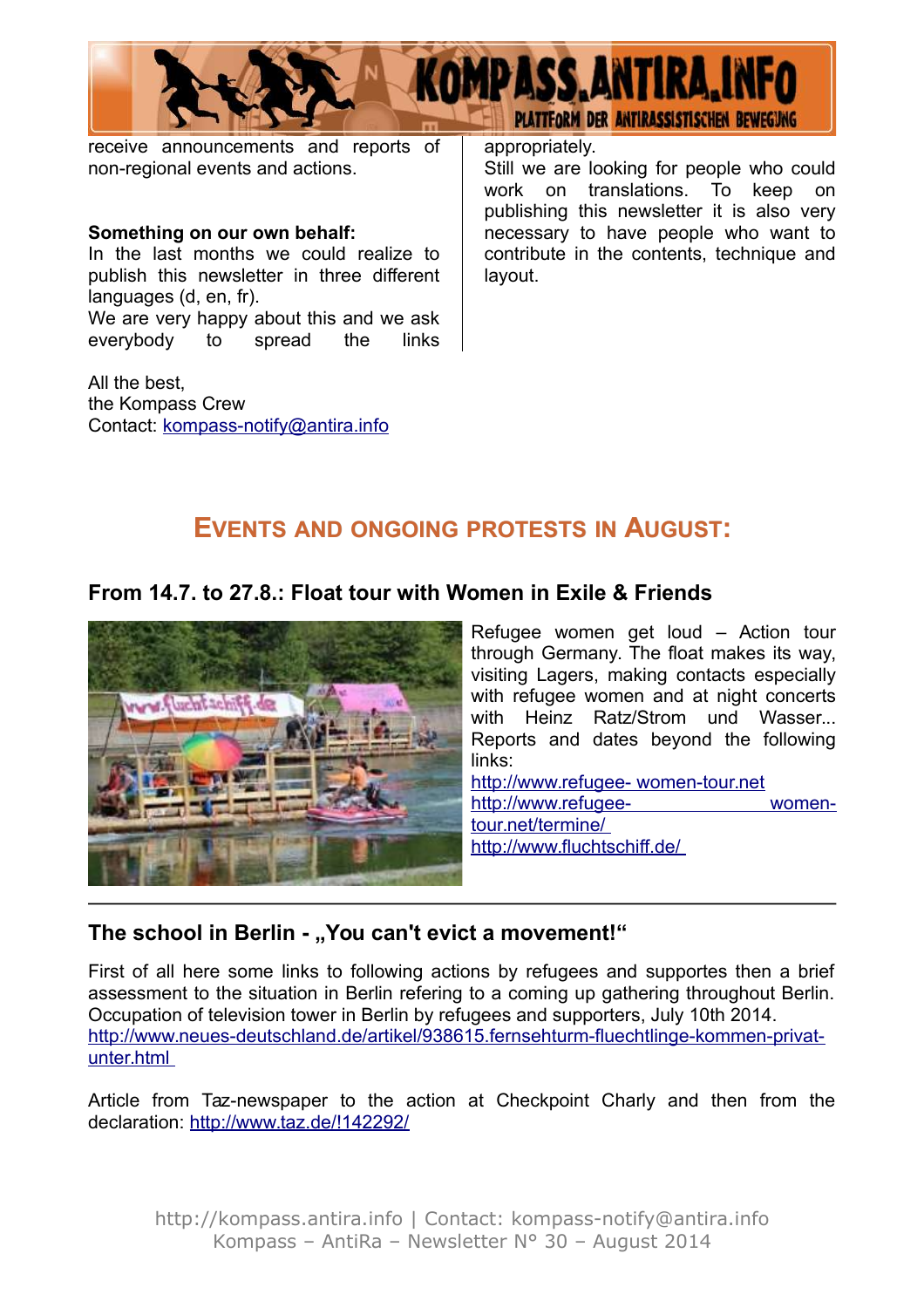

"...we have chosen this place to put weight on our common fight. While remembering refugee stories between east and west here at Checkpoint Charlie there are victims everyday of people escaping from poverty, wars and persecution and the simple wish for a better life. Escape is not only history. Escape is reality – worldwide. Hereby we want to give attention to the phoniness of a state like Federal Republic of Germany (FRG) In this museum the escape by citizens of German Democratic Republic (GDR) is celebrated. At the same time refugees from crisis zones are criminalised. The image of an undamaged democracy convinced people from GDR to flee to the capitalistic West where everything

should become better for them. No mentioned remains: exactly the capitalist democracies are both then and now responsible for the exploitation of ressources, wars and seclusion of borders against unrequested people. Europa´s centuries-old praxis forces refugees today to make their way to Europe. In tha past 25 years the borders´ militarization in the Mediterranean caused up to 25.000 dead people.



*(c) neukoellnbild for [http://www.umbruch-bildarchiv.de](http://www.umbruch-bildarchiv.de/)*

Fotos of the action at Checkpoint Charly: <https://www.flickr.com/photos/neukoellnbild/sets/72157645619170461/>

Evaluation of 9 days of police occupation in the squatted school in Ohlauerstr./Berlin <https://linksunten.indymedia.org/de/node/119227>

Call for solidarity by pupils and students: <http://refugeeschulstreik.wordpress.com/2014/06/18/aufruf-zum-streik-am-1-juli/>

Since the temporary end of spectacular actions regarding the squatted school which were responded by the green District Council with a big police operation against refugees, there are numerous activities for the direct support (e.g. refugees´ accommodation and supply for those who could not go back into the school) and a variety of plenaries and gathering where the question of ´how to continue` are discussed.

This was a big motivation for a few to organize a gathering to discuss matters of coordination and perspectives where refugees, residents, art initiatives, activists and supporters could come together and have an exchange of ideas and suggestions. Among other things there will be discussions about the § 23, demands for right of residence, creating binding structures of support, demonstrations and actions. The gathering will take place from august 15th to 17th at Mehringhof.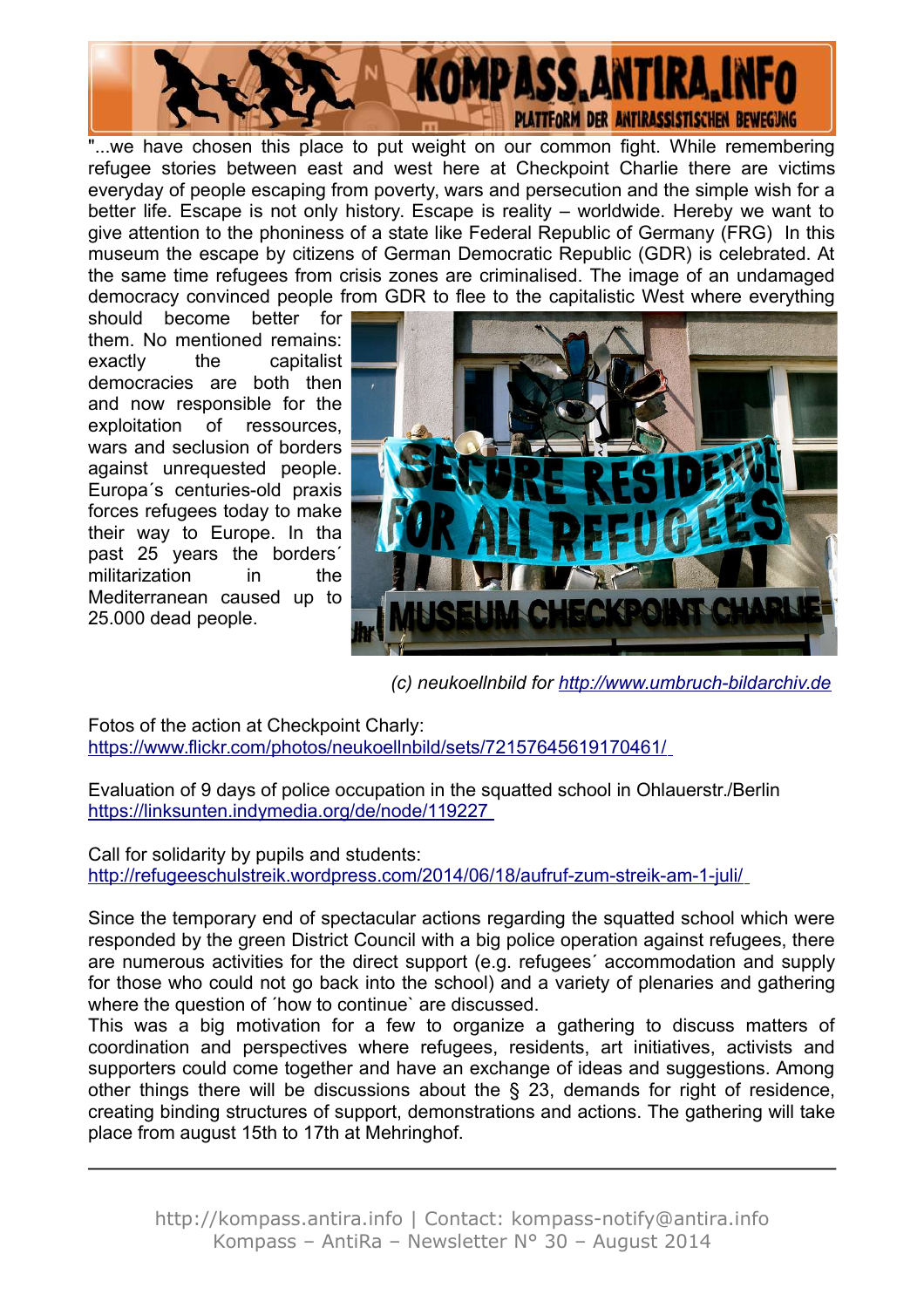

### **Fights agains – church asylum gets extended!**

First of all an overview and a meaningful course of the year 2014: <http://www.kirchenasyl.de/>

Current numbers: church asylum nationwide

Currently to July 11th 2014: We have knowledge of 124 church asylum with at least 217 persons among them at least 64 children. 105 of these cases are so called Dublin cases.

Course of the year 2014:

27.05.: 108 church asylums / 193 persons, 59 children / 90 Dublin cases. 06.05.: 87 church asylums / 151 persons, 43 children / 71 Dublin cases 01.04.: 60 church asylums / 122 persons, 41 children / 49 Dublin cases 02.03.: 57 church asylums / 102 persons, 35 children / 46 Dublin cases 14.02.: 45 church asylums / 92 persons, 34 children / 34 Dublin cases 10.01.: 34 church asylums / 62 persons, 20 children / 24 Dublin cases

Different initiatives, from active congregations to noborder FfM, invited in Frankfurt for a conversation with the press in which was presented a call for to broaden church asylums refering to the currently growing number of church asylums. Title: Lampedusa in Rhein-Main: Remembering the dead should mean to protect the survivors.

A report by Pro Asyl:

[http://www.proasyl.de/de/news/detail/news/kirchenasyl\\_heute\\_gibt\\_es\\_einen\\_zusammenh](http://www.proasyl.de/de/news/detail/news/kirchenasyl_heute_gibt_es_einen_zusammenh) alt der vorher nicht da war/

### **26.08. - 01.09.2014 in Eisenhüttenstadt: STOP DEPORTATION CAMP**



**Resistance** against the machinery of deportation is necessary! We are a group of

refugees and solidary people who fights against the detention centre and the isolation for more than a year now. We keep on fighting for our right to stay where we want, to go there where and whenever we want! We want to have a better life! What makes the detention centre necessary? The jailed are no perpetrators nor delinquents! Why is freedom taken from them and hardly possibilities for remedy offered? Police and court behaves violently against refugees. What did they do that they get controlled and threatened all the time? They came as humans and they need freedom like every single human being, too.

That´s why we organize a "Stop Deportation Camp", to close the detention centre! We want to confront the german and european politics of exclusion with our solidary perspectives. We want to use this space to come together in workshops, discussions, concerts and many creative actions to network, to develop and implement perspectives. Together we are strong: Please contribute! Organize information events! Be creative!

The camp is preceded by a five-day bike tour from august 21th to 26th to mobilize in Lagers in Brandenburg and to call attention to the situation of refugees. Whether in Eisenhüttenstadt, Büren, Berlin-Grünau or elsewhere – close detention centres! Webside:<http://www.stopdeportationcamp.org/>

Contact: [mail@stopdeportationcamp.org](mailto:mail@stopdeportationcamp.org)

http://kompass.antira.info | Contact: kompass-notify@antira.info Kompass – AntiRa – Newsletter N° 30 – August 2014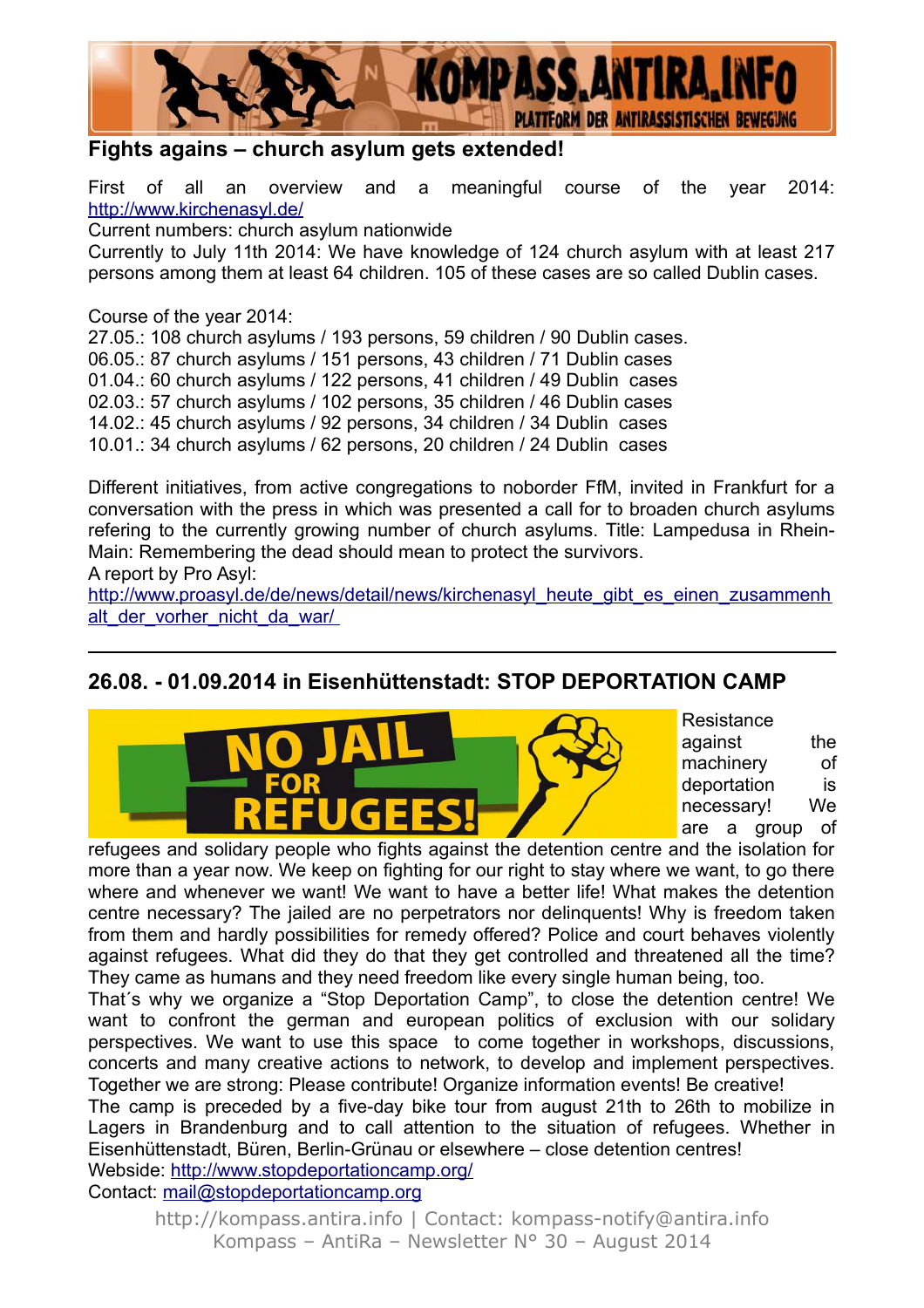

# **MORE NEWS:**

### **Custody pending deportation on trial – and now?**

Concerning the prohibition of custody pending deportation in Dublin proceedings here is a quotation from RA Fahlbusch from Hannover (23.7.14):

... The big majority of people are detained in german custody pending deportation centres because it is the easiest way to shuffle them around within Europe when they are in Dublin procedures – and that's the only reason why they are there. Most of the people where taken into custody directly after they arrived in Germany. This is not possible anymore. The German Federal Supreme Court (Bundesgerichtshof - BGH) made an extraordinary decision on 26.6.2014 (Az.: V ZB 31/14): it's not longer permissible that asylum seekers get arrested immediately after they entered the country, if the cause of detention is danger of absconding, because the legal regulation is missing. (…) All Dublin-prisoners have to be released immediately! The European Court of Justice (EuGH) censured on 17.7.2014 the imprisonment of people threatened by deportations in "normal" jails. With the decision from 26.6.2014 detentions in Germany with cause of deportation or commitment in Dublin proceedings hopefully belong to the past.

#### Pro Asyl says to this issue:

"... The Federal Court of Justice made clear that custody pending deportation in Dublinproceedings are mostly illegal. According to estimations there is missing a legally valid cause for around 60 until 80% of the people arrested now. These persons have to get free. The EuGH already had prohibited the placement in penal incarceration: If at all custody pending deportation is permissible than in special centers and not in the regular penal system. The current practice is both a political scandal and failure of justice throughout Germany: Thousands of people have been locked up over years – illegal. The question is: How will the federation and the states and district court judges react to this judgement? ..."

#### Look at:

http://www.proasyl.de/de/news/detail/news/nach\_eugh\_und\_bgh\_urteil\_ende\_der\_abschie bungshaft\_oder\_neues\_inhaftierungsprogramm/

### **Central Mediterranean: 1.280 – 1.480 Boat-people drowned**

"Since May 2014 there are small notifications about the italian military operation Mare Nostrum. It is said that Italy withdraw themselves from the sea before Lybia so bigger gaps appear which can't be closed by the italian coast guards in case of emergency. Some shipping disaster happened although refugees send SOS call. All these notifications are only mentioned in passing. Hereby FFM presents a summary of all messages about drowned boat-people in the Mediterranean within the mentioned period of time – messages, which appeared in less newspapers and until now not have been researched and summarized systematically. Because the Italian military operation Mare Nostrum and the governments of EU and North Africa don't count the dead..."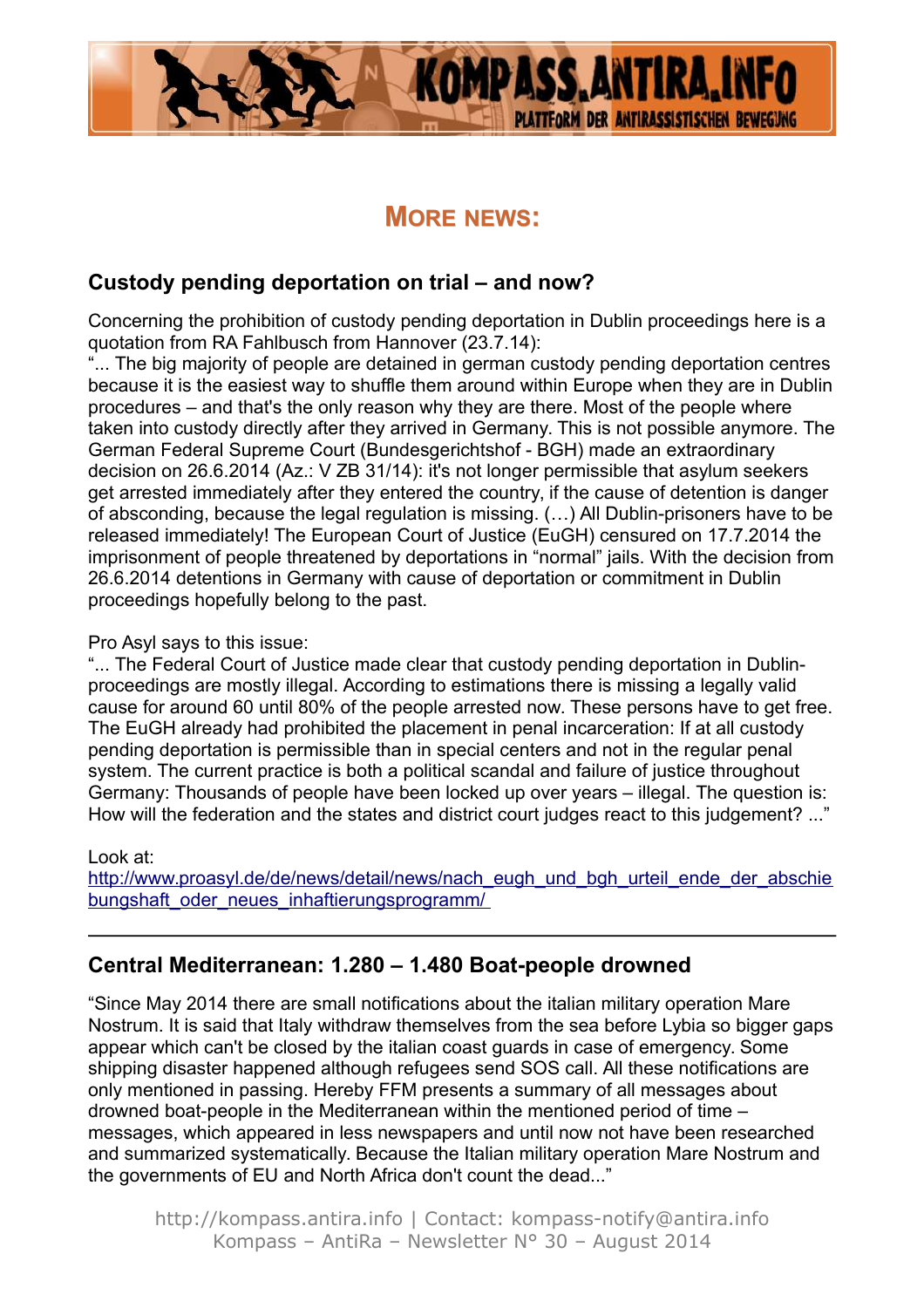

Current report at<http://ffm-online.org/> English translation and more information: <http://watchthemed.net/> Daily information about the situation there: <http://www.borderline-europe.de/>

# **PREANNOUNCEMENTS FOR SEPTEMBER AND OCTOBER:**

#### **20. and 21.09.2014 in Munich: National meeting about EU – Labour migration**

From the invitation: " ... at the workshop about "Migration from Bulgaria and Romania" during the noborder lasts forever-Konferenz in February 2014 we decided to organize a national meeting on "EU – Labour migration". … The aim is on the one hand to exchange experiences about possibilities to intervene against racist threatening regarding the so called "economic refugees" ("Armutszuwanderung"), against the exclusion from social welfare, public space and living space, against workexploitation and casualization. On the other hand we want to start long-term networks and campaigns.

So we propose following topics for the first meeting:

- exchange of experience about (self-organized) struggles for living space, free space, social rights, fair work

- possibilities for intervening into the so called "debate" on "Armutszuwanderung" and their performance-based consensus

- possibilities for legal activism (e.g. access to Hartz-IV, emergency shelters, registration, child benefits, …)

- planning of a translocal campaign"

Contact and Feedback: [inizivi@gmx.de](mailto:inizivi@gmx.de) More Info about the initiative Zivilcourage<http://inizivi.antira.info/>

#### **Blockupy – Gathering for activist at september 14th in Frankfurt und transnational meeting at september 27th in Brussels**

The inauguration of European Central Bank's new building is postponed by 2015, according to that the big mobilization to take away the red carpet is postponed,too. But on a nationwide level as well as on an international there is lots going on in the Blockupy movement. On september 14th there will be the next nationwide meeting for activists in Frankfurt where amongst other things the preparation of a Blockupy-Festival in november will be discussed. And a transnational gathering for making strategies is dated on sept. 27th in Brussels. Here you can find the call:

[http://blockupy.org/3870/blockupy-international-invites-european-movements-networks](http://blockupy.org/3870/blockupy-international-invites-european-movements-networks-organisations-to-an-open-assembly-in-brussels-september-26-27-2)[organisations-to-an-open-assembly-in-brussels-september-26-27-2](http://blockupy.org/3870/blockupy-international-invites-european-movements-networks-organisations-to-an-open-assembly-in-brussels-september-26-27-2)

Further infos about what is happening lately with a first hint to the Blockupy-Festival in November in Frankfurt:

<http://blockupy.org/3878/blockupy-newsletter-juli-2014/>